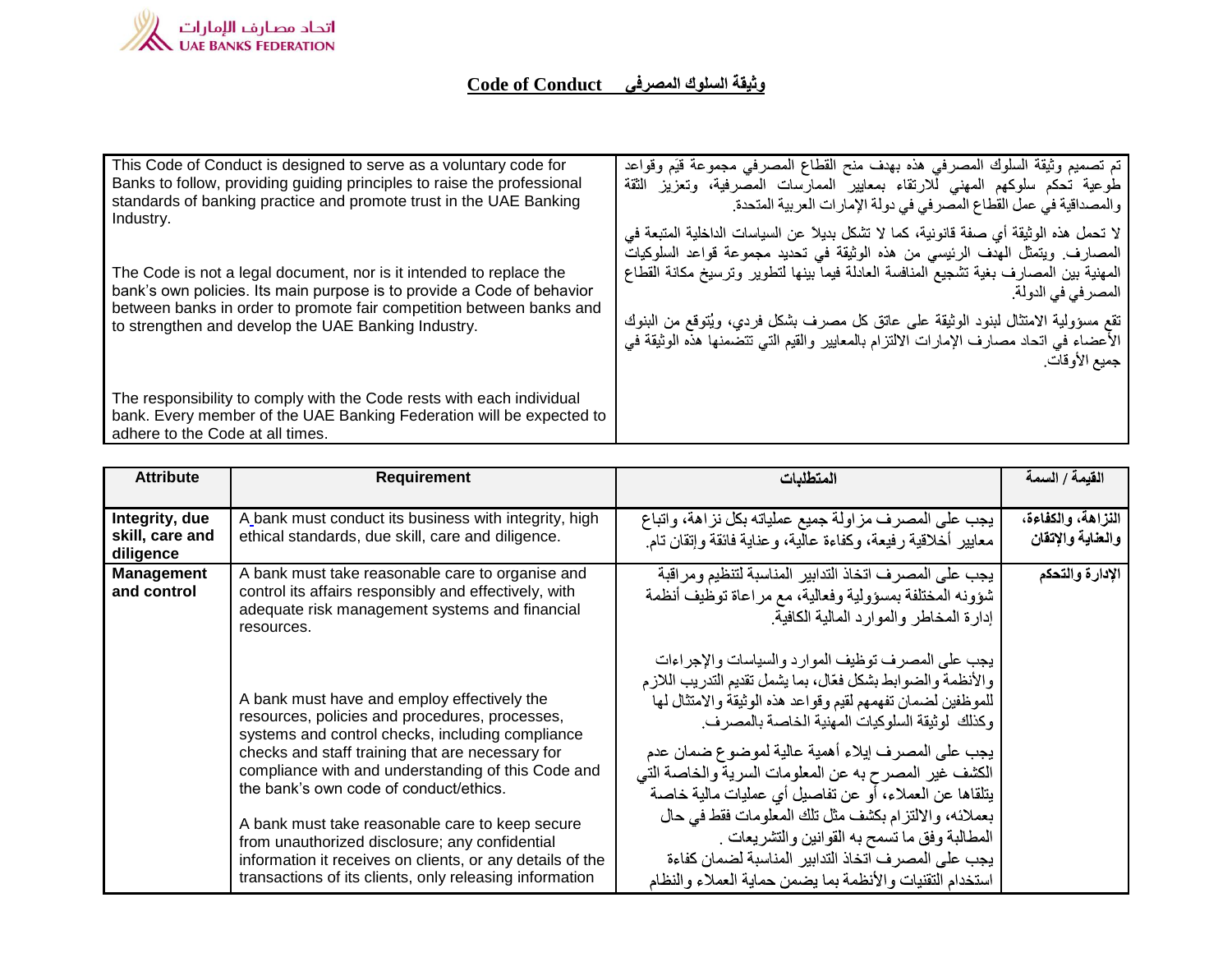

| when required, or specifically permitted by laws and<br>regulations.                                                                                                                                                                                                                                                                                                                     | البنكي بشكل عام، وعدم تعريض العملاء أو النظام لأي خسائر<br>يمكن تفاديها ِ                                                                                                                                                                                                                                                                                                                                                                             |                                                                                                                                                                                                                                                       |
|------------------------------------------------------------------------------------------------------------------------------------------------------------------------------------------------------------------------------------------------------------------------------------------------------------------------------------------------------------------------------------------|-------------------------------------------------------------------------------------------------------------------------------------------------------------------------------------------------------------------------------------------------------------------------------------------------------------------------------------------------------------------------------------------------------------------------------------------------------|-------------------------------------------------------------------------------------------------------------------------------------------------------------------------------------------------------------------------------------------------------|
|                                                                                                                                                                                                                                                                                                                                                                                          |                                                                                                                                                                                                                                                                                                                                                                                                                                                       |                                                                                                                                                                                                                                                       |
| A bank must take reasonable care to ensure their<br>use of technology and systems protects clients and<br>the banking system as a whole and does not subject<br>its clients nor the system to unnecessary loss.                                                                                                                                                                          |                                                                                                                                                                                                                                                                                                                                                                                                                                                       |                                                                                                                                                                                                                                                       |
| Interbank relationships should be based on<br>accessibility, mutuality and confidence through the<br>exchange of current and truthful information where<br>appropriate and in line with any applicable law and<br>regulation                                                                                                                                                             | ينبغي أن تكون علاقة العمل المشتركة بين المصارف قائمة على<br>الانفتاح والتعاون المتبادل والثقة من خلال تبادل أحدث البيانات<br>والمعلومات الموثوقة حيثما كان ذلك مناسبا وبما يتماشى مع<br>القوانين والتشريعات المتبعة<br>يجب على المصار ف أن تستجيب بسر عة (في حدود المتاح وبما<br>ينسجم مع السياسات الداخلية للمصرف والقوانين والتشريعات                                                                                                               | العلاقات بين<br>المصارف                                                                                                                                                                                                                               |
| Banks should respond (to the fullest extent possible<br>in line with their internal policies and any applicable<br>law and regulation) in a timely manner to information<br>requests on former employees. Information given<br>between banks should always be treated in<br>confidence.                                                                                                  | حول الموظفين السابقين وينبغي اعتماد السرية التامة في تبادل<br>المعلومات بين المصارف في جميع الأوقات .                                                                                                                                                                                                                                                                                                                                                 |                                                                                                                                                                                                                                                       |
| conduct and manage conflicts of interest fairly, both<br>between itself and its customers and stakeholders,<br>and between a customer and another customer.                                                                                                                                                                                                                              | المتبعة في السوق، وإدارة تضارب المصالح بشكل عادل لمراعاة<br>مصالح المصرف وعملائه وكافة الأطراف المعنية، وكذلك مر اعاة<br>مصىالح العملاء فيما بينهم.                                                                                                                                                                                                                                                                                                   | السلوك المهن <i>ى</i> ف <i>ي</i><br>السوق                                                                                                                                                                                                             |
| A bank should engage in areas of activity permitted<br>under its licence, only after it has taken reasonable                                                                                                                                                                                                                                                                             | ترخيص العمل الممنوح له، وذلك بعد ضمان توفر التدابير المناسبة                                                                                                                                                                                                                                                                                                                                                                                          |                                                                                                                                                                                                                                                       |
| and expertise to conduct them without endangering<br>the well being of the financial system.                                                                                                                                                                                                                                                                                             | عمل القطاع المالي للخطر.                                                                                                                                                                                                                                                                                                                                                                                                                              |                                                                                                                                                                                                                                                       |
| A bank must pay due regard to:<br>• the interests of its customers and treat them<br>fairly,<br>customer complaints and deal with them<br>promptly, efficiently and fairly,<br>the specific needs of the elderly and<br>disabled,<br>the training needs of staff to allow the<br>provision of guidance on:-<br>• the suitability of its products and<br>services for its retail clients, | يجب على المصرف مراعاة المعايير التالية عند التعامل مع العملاء:<br>· معاملة العملاء بشكل عادل ومراعاة مصالحهم .<br>• الاهتمام بشكاوي العملاء والتعامل معها بشكل فوري ، وفعّال<br>ومنصف<br>الاهتمام الخاص بفئة كبار السن وذوي الاحتياجات الخاصة.<br>تلبية الاحتياجات التدريبية للموظفين لضمان تقديم الإرشادات<br>للعملاء حول:<br>. مدى ملائمة المنتجات والخدمات لعملاء الخدمات<br>المصر فية للأفر اد.<br>• تقديم النصح والإرشادات للعملاء بطريقة يمكنهم | السلوك المهن <i>ي</i> مع<br>العملاء                                                                                                                                                                                                                   |
|                                                                                                                                                                                                                                                                                                                                                                                          | A bank must observe proper standards of market<br>measures to ensure it has the necessary resources<br>• its advice for any customer who is                                                                                                                                                                                                                                                                                                           | المتبعة) عند وجود طلبات من المصارف الأخرى لمعلومات<br>يجب على المصرف مراعاة المعايير المناسبة للسلوكيات المهنية<br>ينبغي على المصرف مزاولة الأنشطة المصرح له بها فقط ضمن<br>والموارد والخبرة الضرورية لإنجاح عمله دون تعريض منظومة<br>الاعتماد عليها. |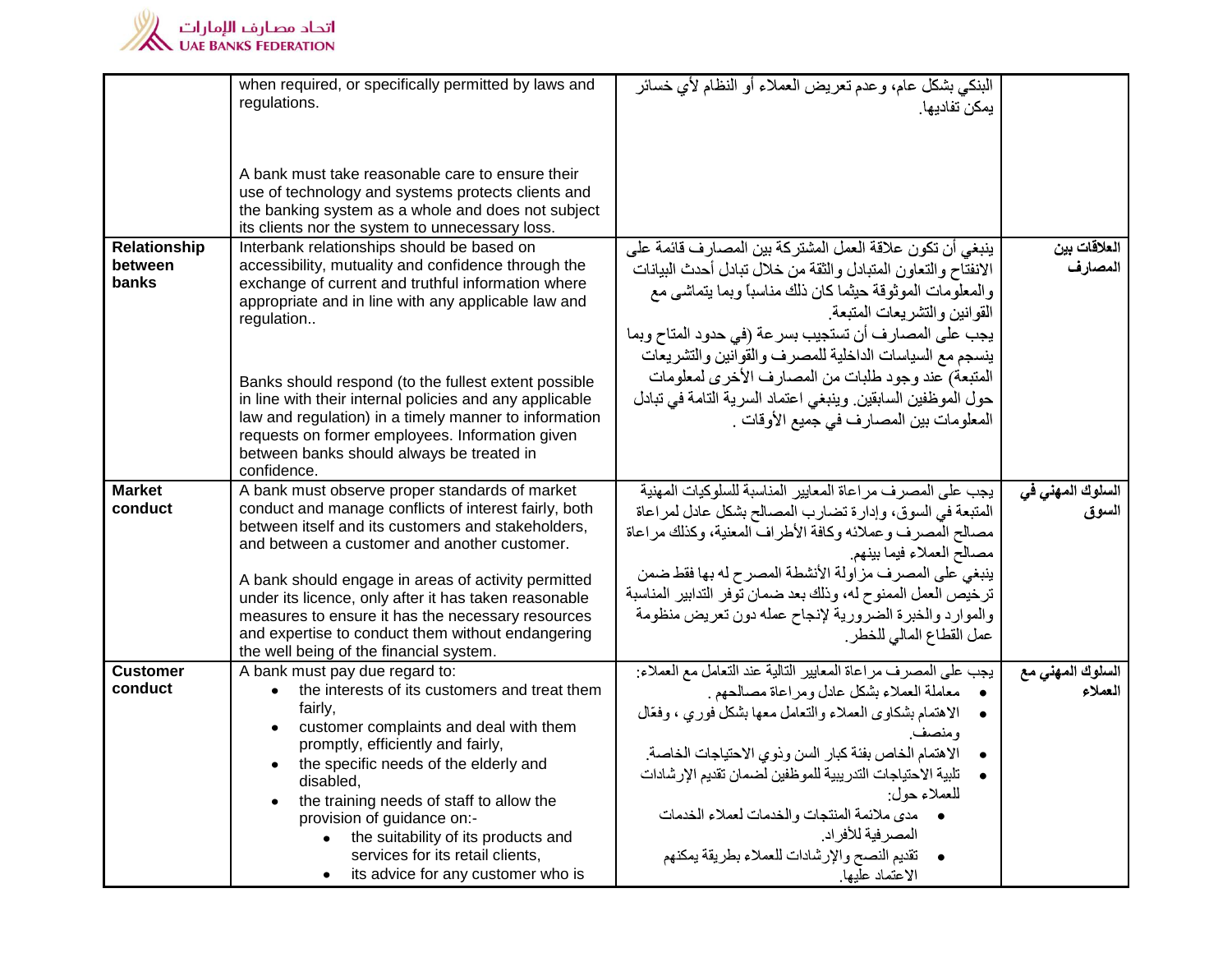

| entitled to rely upon its judgment.                                                             | •     تزويد العملاء بنسخة (أو توفير نسخة لهم) من العقد أو العملية |  |
|-------------------------------------------------------------------------------------------------|-------------------------------------------------------------------|--|
| provide the customer with a copy (or make a                                                     | المصر فية أو الاتفاقية، قبل أو خلال تنفيذها.                      |  |
| copy available to the customer) of the                                                          | تلبية احتياجات العملاء للمعلومات وإيصالها إليهم بطرق              |  |
| contract, transaction or agreement before, or                                                   | و اضبحة ومنصفة و غير مضللة ، والكشف الكامل للعميل عن              |  |
| at the time it takes effect,                                                                    | كافة المعلومات المهمة والمناسبة بما فيها تقديم كشوفات             |  |
| the information needs of its<br>$\bullet$                                                       | الحسابات أو المعاملات المصرفية بشكل دوري أو عند الطلب             |  |
| customers/clients, and communicate                                                              | عرض أسعار الفائدة علىي الودائع بشكل واضح ومنظور ،                 |  |
| information to them in a way which is clear,<br>fair and not misleading. Full disclosure of all | والعمل على تحديثها بشكل دوري                                      |  |
| relevant material information in a way that                                                     | تنفيذ تعليمات العميل بشكل سريع لتفادي التسبب في خسائر             |  |
| seeks to inform the customer, including                                                         | مالية. وفي حال تعذر تنفيذ أي تعليمات لأسباب قانونية أو            |  |
| providing statements of transactions                                                            | تشريعية، يجب على المصرف إخطار العميل فوراً وبما لا                |  |
| periodically and upon request.                                                                  | يتعارض مع أي قانون أو تشريع ذو صلة.                               |  |
| deposit & savings rates, are to be published<br>$\bullet$                                       | توظيف النظم والعمليات المناسبة لضمان الاستجابة السريعة            |  |
| in an accessible format &<br>periodically                                                       | لشكاوي العملاء والتعامل معها بشكل مستقل عند الضرورة.              |  |
| updated.                                                                                        | ويتوجب على المصارف تحديد أهداف للأداء في التعامل مع               |  |
| client instructions should be executed<br>$\bullet$                                             | الشكاوي وإيجاد الحلول السريعة لها، ورفع النقارير المتعلقة         |  |
| promptly so as not to cause financial loss. If                                                  | بالأداء للادار ة العليا المختصة.                                  |  |
| any request cannot be executed due to any                                                       | يجب على المصارف اتباع المعايير الإضافية التالية فيما يخص          |  |
| legal or regulatory reason, the bank has to<br>notify the client promptly where this does not   | عملائهم من الأفراد الذين يستفيدون من التسهيلات الائتمانية:        |  |
| conflict with the relevant law or regulation.                                                   | •     اتخاذ العناية المناسبة التي تضمن وعي ومعرفة المقترض و       |  |
| any complaints received from clients and<br>$\bullet$                                           | الكفيل بالالتز امات المترتبة للحصول على مثل هذه التسهيلات.        |  |
| employ systems and processes to ensure                                                          | مراعاة الشفافية في إبلاغ نسب الفوائد المطبقة ورسوم الخدمات        |  |
| that these are responded to promptly and                                                        | ، وعرضها في المواقع الالكترونية الخاصة للبنوك أو من خلال          |  |
| where required independently. Banks                                                             | لوحات إعلانية في الفروع. ويجب الكشف بشكل خاص عن                   |  |
| should set performance targets for the                                                          | معدلات الفوائد الفعلية وليس معدلات الفوائد الثابتة، و في حال      |  |
| resolution of complaints and report                                                             | استخدام مصطلحات مثل تكلفة التمويل أو معدل الفائدة الأساسي،        |  |
| performance to an appropriate level of                                                          | يتوجب توضيح العملية الحسابية المتبعة للعملاء والسوق.              |  |
| senior management                                                                               | عدم تجاوز نسب الرسوم المعلنة أو فرض رسوم خفية أو                  |  |
|                                                                                                 | غرامات أو رسوم أخرى دون أن تكون موضحة في العقد أو                 |  |
|                                                                                                 | متفق عليها.                                                       |  |
| In respect of retail clients utilizing credit facilities                                        | تقديم الدعم للعملاء للذين يواجهون صعوبات مالية في إدارة           |  |
| banks must additionally: -                                                                      | مديونياتهم.                                                       |  |
| take reasonable care to ensure the borrower                                                     | السعي لوضع خطة سداد للعميل ، قبل اللجوء إلى سبل خارجية            |  |
| and any guarantor is aware of the obligations                                                   | لتحصيل المديونية أو اتخاذ أي إجراءات قانونية.                     |  |
| they are undertaking,                                                                           | منح العميل إشعار مسبق، حيثما أمكن، بتعيين وكلاء لتحصيل            |  |
| be transparent in advising applicable interest                                                  | الديون، والحرص على اتخاذ المصرف الخطوات المناسبة                  |  |
| rates, service charges and fees on websites                                                     | لضمان تنفيذ موظفى التحصيل لعملهم وفق إطار ممارسات                 |  |
| or on notice boards in branches. In particular                                                  | سلوكية وأخلاقية مسؤولة                                            |  |
| effective interest rates should be published                                                    | يجب إناحة المعلومات للعملاء باللغتين العربية والإنجليزية، أو أي   |  |
| and not flat rates of interest. When terms                                                      | لمغات إضافية اختيارية تتناسب مع التنوّع الثقافي والعرقبي لعملاء   |  |
| such as cost of funds or base rate are used                                                     |                                                                   |  |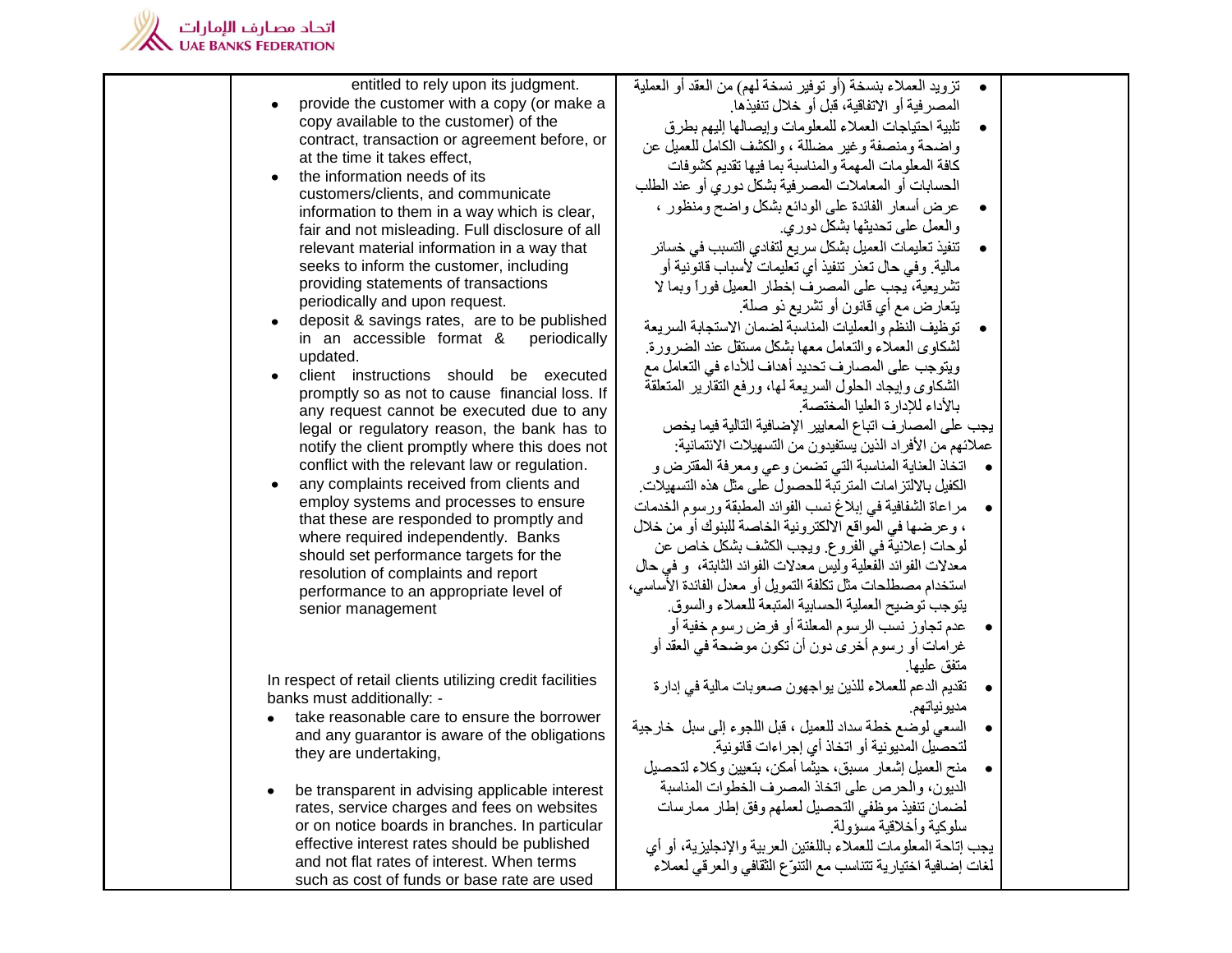

|                       | the basis of the calculation should be clear to<br>the market and to customers.                                                                                                                                                                                                                                                                                                                                                                  | المصر ف.<br>ينبغي على المصرف نقديم الحماية المناسبة لأصول العملاء حين<br>يكون مسؤولاً عنها، وبشكل خاص نلك الأصول الذي يتم الاستعانة<br>بمصادر خارجية لإدارتها. |                   |
|-----------------------|--------------------------------------------------------------------------------------------------------------------------------------------------------------------------------------------------------------------------------------------------------------------------------------------------------------------------------------------------------------------------------------------------------------------------------------------------|----------------------------------------------------------------------------------------------------------------------------------------------------------------|-------------------|
|                       | not exceed their published rates and not<br>impose hidden charges, penalties or levies<br>that are not contracted or agreed upon.                                                                                                                                                                                                                                                                                                                |                                                                                                                                                                |                   |
|                       | provide clients facing financial difficulties with<br>support for the management of their<br>indebtedness,<br>try to develop a repayment plan with the<br>client before resorting to external debt<br>collection, or legal action,<br>give the client prior notice, where possible, of<br>the appointment of debt collection agents<br>and take reasonable steps to ensure any<br>such agents perform their duties ethically<br>and responsibly. |                                                                                                                                                                |                   |
|                       | Information should be given in English, or Arabic and<br>may optionally be given in such other language as<br>may be suitable for their client mix.                                                                                                                                                                                                                                                                                              |                                                                                                                                                                |                   |
|                       | Bank should provide adequate protection for clients'<br>assets when it is responsible for them, particularly<br>any outsourced arrangements                                                                                                                                                                                                                                                                                                      |                                                                                                                                                                |                   |
| <b>Advertising</b>    | Banks will ensure that all its advertising and<br>promotional material is clear, fair and not misleading.                                                                                                                                                                                                                                                                                                                                        | يجب على المصارف التأكد من أن جميع المواد الإعلانية<br>والعروض الترويجية ، ثقدم بشكل واضح ومنصف وغير<br>مضلل للعملاء                                            | الإعلان           |
| <b>Relations with</b> | A bank must:                                                                                                                                                                                                                                                                                                                                                                                                                                     | يجب على المصرف الالتزام بالتالي:                                                                                                                               | العلاقة مع الجهات |
| regulator and         | comply with all the laws and regulations                                                                                                                                                                                                                                                                                                                                                                                                         | • الامتثال الكامل لجميع القوانين والتشريعات المتعلقة بطبيعة                                                                                                    | المنظمة لعمل      |
| the country at        | applicable to its operations in the UAE or                                                                                                                                                                                                                                                                                                                                                                                                       | عملياته في دولة الإمارات وغير ها من الدول التي يتواجد                                                                                                          | المصارف والدولة   |
| large                 | elsewhere in the world where the bank                                                                                                                                                                                                                                                                                                                                                                                                            | فيها.                                                                                                                                                          | بشكل عام          |
|                       | operates,                                                                                                                                                                                                                                                                                                                                                                                                                                        | اتخاذ التدابير المناسبة للامتثال لنظم ومبادئ حوكمة                                                                                                             |                   |
|                       |                                                                                                                                                                                                                                                                                                                                                                                                                                                  | الشركات في دولة الإمارات، والتشريعات ، وأفضل                                                                                                                   |                   |
|                       | take reasonable measure to comply with                                                                                                                                                                                                                                                                                                                                                                                                           | الممار سات العالمية.                                                                                                                                           |                   |
|                       | relevant UAE corporate governance                                                                                                                                                                                                                                                                                                                                                                                                                | التعامل مع الجهات المنظمة لعمله بشكل منفتح وبكل تعاون،                                                                                                         |                   |
|                       | principles and regulations and international                                                                                                                                                                                                                                                                                                                                                                                                     | والإفصاح لمصرف الإمارات العربية المتحدة المركزي،                                                                                                               |                   |